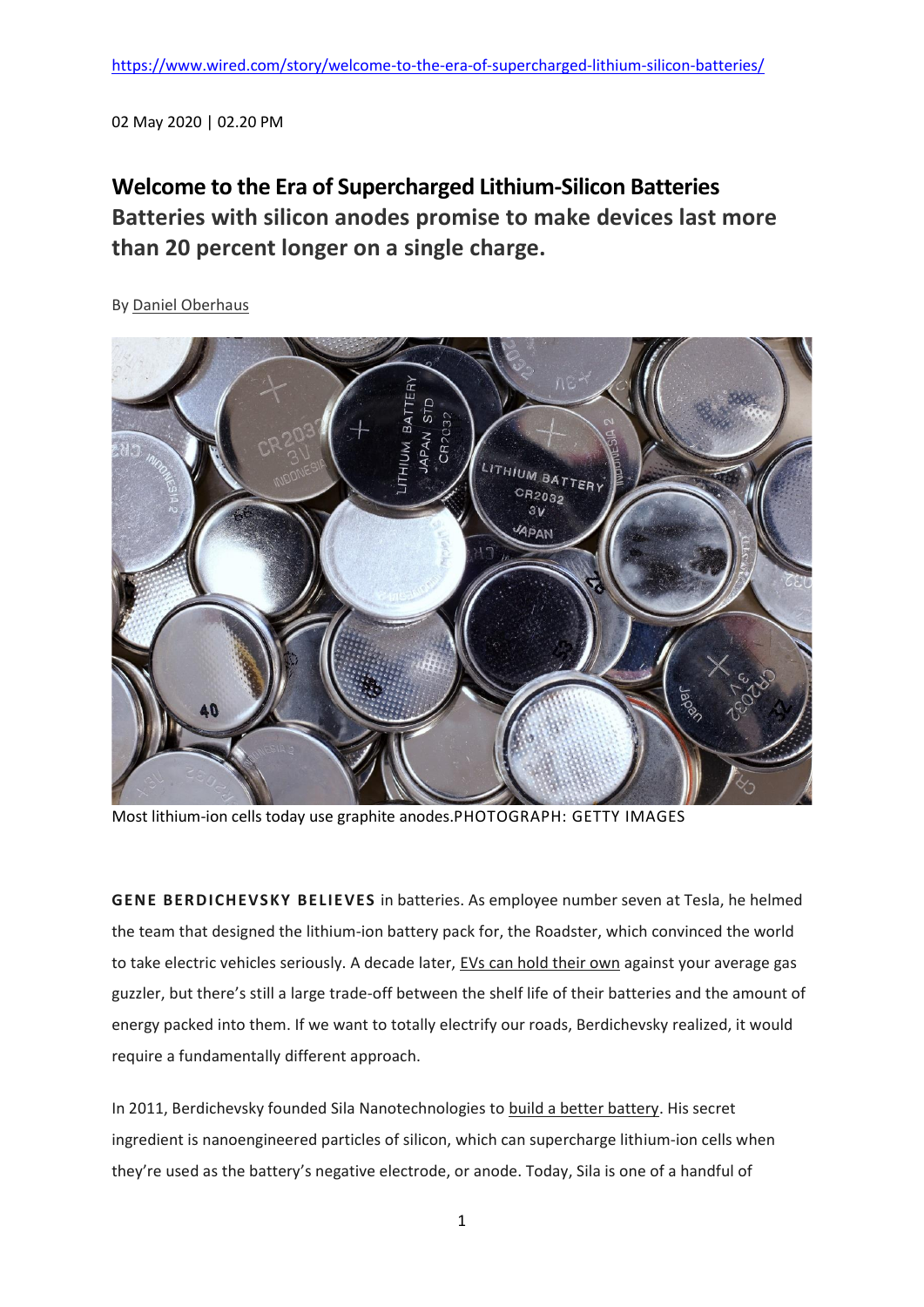companies racing to bring lithium-silicon batteries out of the lab and into the real world, where they promise to open new frontiers of form and function in electronic devices ranging from earbuds to cars.

The long-term goal is high-energy EVs, but the first stop will be small devices. By this time next year, Berdichevsky plans to have the first lithium-silicon batteries in consumer electronics, which he says will make them last 20 percent longer per charge. As the lustrous feedstock for the digital hearts of most modern gadgets, silicon and lithium are a dynamic duo on par with Batman and Robin. Crack open your favorite portable device—be it a phone, laptop, or smartwatch—and you'll find a lithium-ion battery eager to provide electrons, plus a silicon-soaked circuit board that routes them where they need to go. But if you combine the metals in a battery, it can create all sorts of problems.



Several lithium-ion cell prototypes containing Sila Nanotechnologies' silicon anode.

## COURTESY OF SILANANOTECH

When a lithium-ion battery is charging, lithium ions flow to the anode, which is typically made of a type of carbon called graphite. If you swap graphite for silicon, far more lithium ions can be stored in the anode, which increases the energy capacity of the battery. But packing all these lithium ions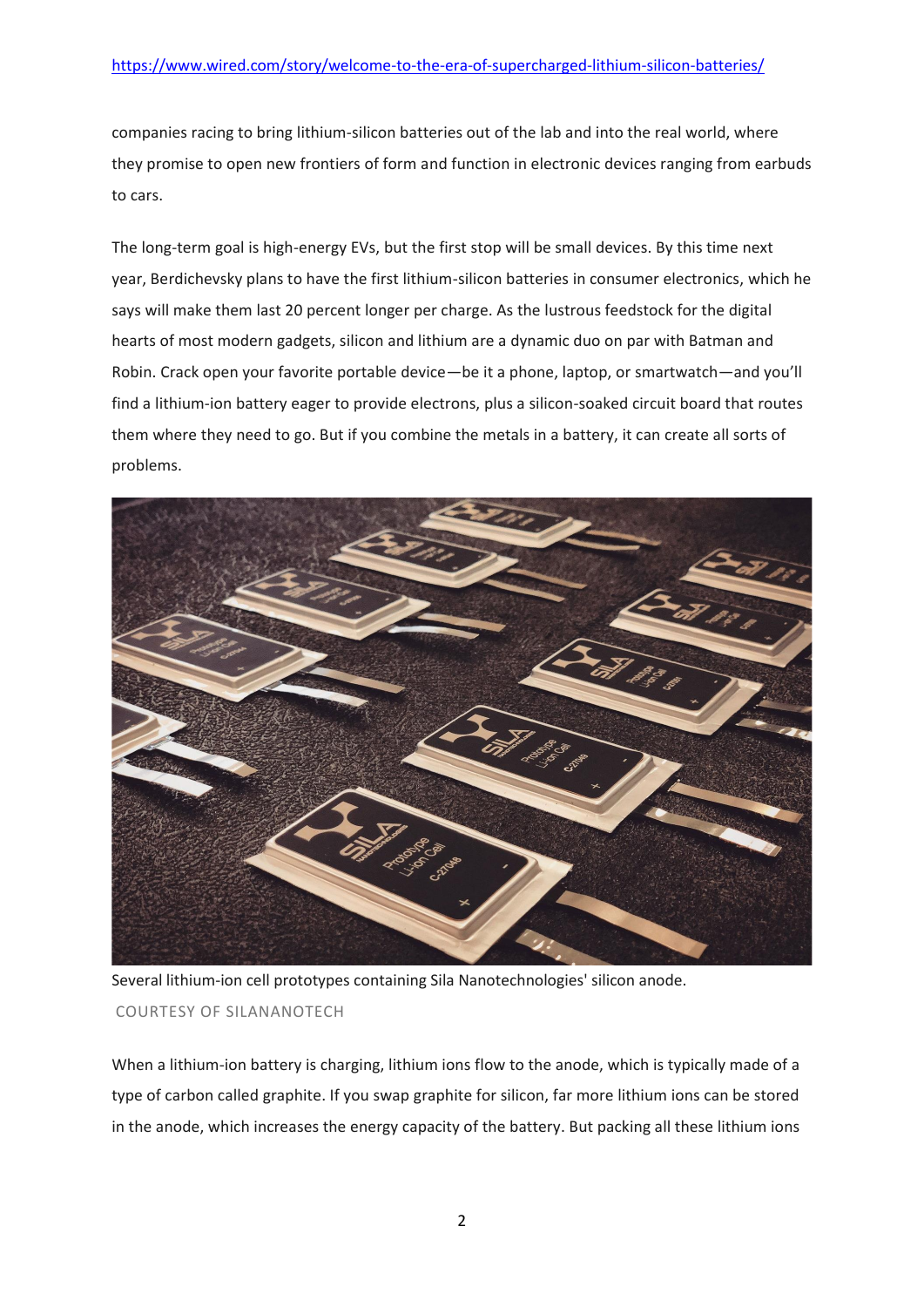into the electrode causes it to swell like a balloon; in some cases, it can grow up to four times larger.

The swollen anode can pulverize the nanoengineered silicon particles and rupture the protective barrier between the anode and the battery's electrolyte, which ferries the lithium ions between the electrodes. Over time, crud builds up at the boundary between the anode and electrolyte. This both blocks the efficient transfer of lithium ions and takes many of the ions out of service. It quickly kills any performance improvements the silicon anode provided.

One way out of this problem is to sprinkle small amounts of silicon oxide—better known as sand throughout a graphite anode. This is what Tesla currently does with its batteries. Silicon oxide comes pre-puffed, so it reduces the stress on the anode from swelling during charging. But it also limits the amount of lithium that can be stored in the anode. Juicing a battery this way isn't enough to produce double-digit performance gains, but it's better than nothing.

Cary Hayner, cofounder and CTO of NanoGraf, thinks it's possible to get the best of silicon and graphite without the loss of energy capacity from silicon oxide. At NanoGraf, he and his colleagues are boosting the energy of carbon-silicon batteries by embedding silicon particles in graphene, graphite's [Nobel Prize-winning cousin.](https://www.wired.com/2010/10/graphene/) Their design uses a graphene matrix to give silicon room to swell and to protect the anode from damaging reactions with the electrolyte. Hayner says a graphene-silicon anode can increase the amount of energy in a lithium-ion battery by up to 30 percent.

But to push that number into the 40 to 50 percent range, you have to take graphite completely out of the picture. Scientists have known how to make silicon anodes for years, but they have struggled to scale the advanced nanoengineering processes involved in manufacturing them.

3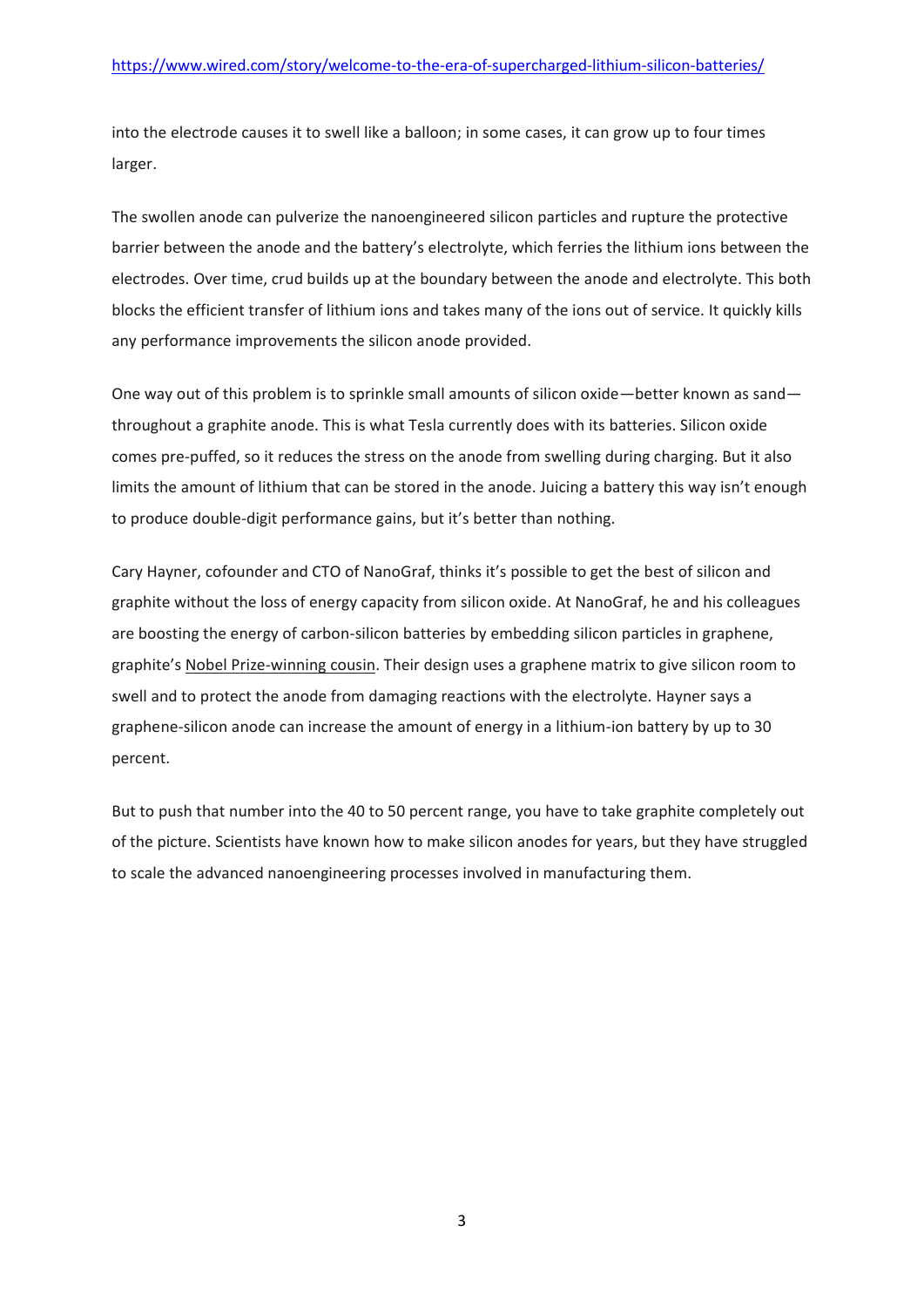

An engineer at Sila Nanotechnologies developing the materials for the company's silicon anode. COURTESY OF SILANANOTECH

Sila was one of the first companies to figure out how to mass-manufacture silicon nanoparticles. Their solution involves packing silicon nanoparticles into a rigid shell, which protects them from damaging interactions with the battery's electrolyte. The inside of the shell is basically a silicon sponge, and its porosity means it can accommodate swelling when the battery is charging.

This is similar to the approach used by materials manufacturer Advano, which is producing silicon nanoparticles by the ton in its New Orleans factory. To lower the costs of producing nanoparticles, Advano sources its raw material from silicon wafer scrap from companies that make solar panels and other electronics. The Advano factory uses a chemical process to grind the wafers down into highly engineered nanoparticles that can be used for battery anodes.

"The real problem is not 'Can we get a battery that is powerful?' It's 'Can we make that battery cheap enough to build trillions of them?'" says Alexander Girau, Advano's founder and CEO. With this scrap-to-anode pipeline, Girau believes he has a solution.

So far, none of these companies have seen their anode material used in a consumer product, but each is in talks with battery manufacturers to make it happen. Sila expects its anodes to be in unnamed wireless earbuds and smartwatches within a year. Advano, which counts iPod

4